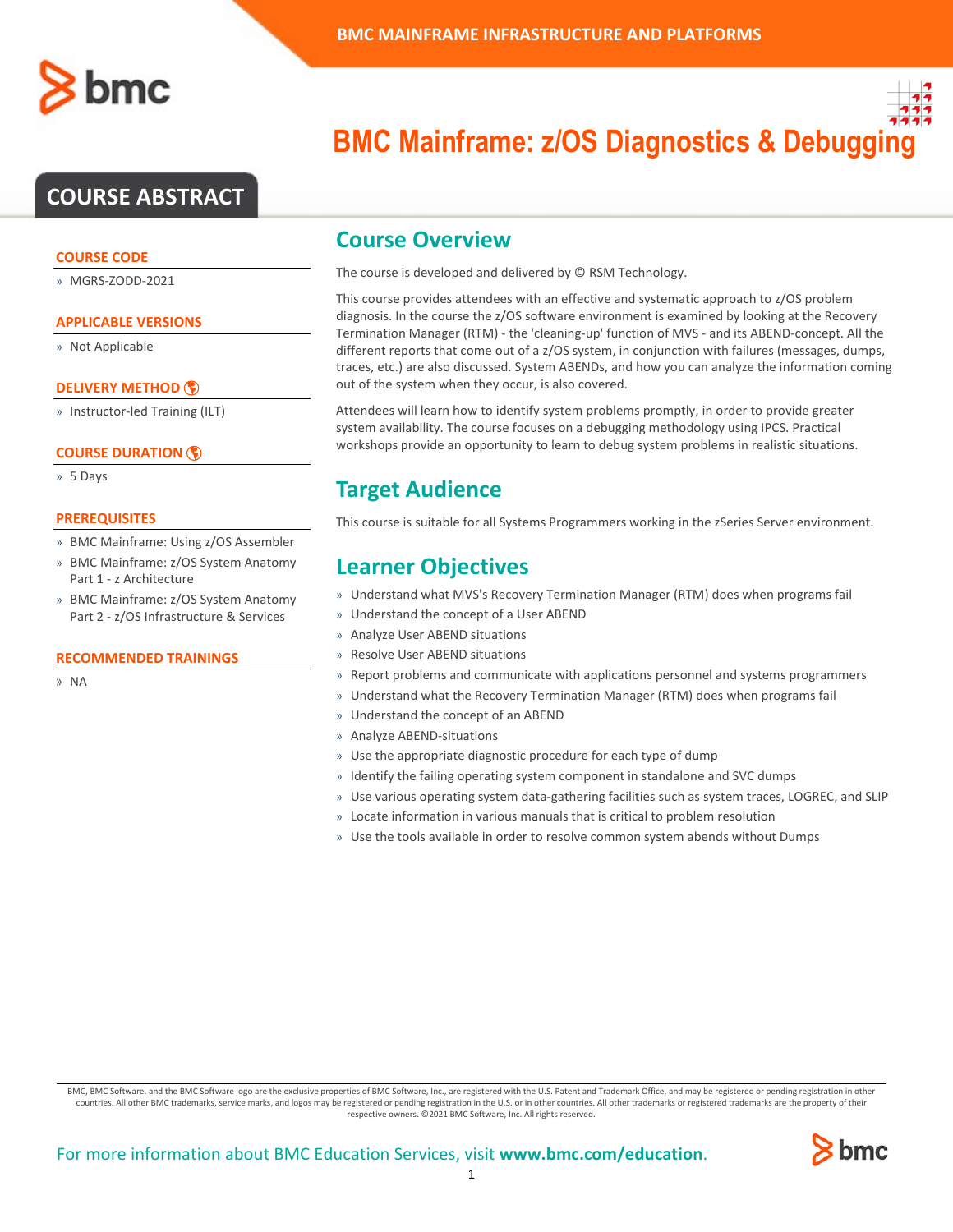



# **COURSE ABSTRACT**

#### **COURSE ACTIVITIES**

- » Classroom Presentations
- » Demonstration

#### **BMC MAINFRAME INFRASTRUCTURE AND PLATFORMS LEARNING PATH**

» **<https://www.bmc.com/education/courses/find-courses.html#filter/%7B%22type%22%3A%22edu-specific-types-159150236%22%7D>**

#### **[CERTIFICATION PATHS](http://www.bmc.com/education/certification-programs)**

» This course is not part of a BMC Certification Path.

## **[DISCOUNT OPTIONS](http://www.bmc.com/education/customer-service/customer-service.html)**

- » Have multiple students? Contact us to discuss hosting a private class for your organization
- » **[Contact us for additional information](http://www.bmc.com/education)**

## **Course Modules**

#### **Recovery Basics**

- » Normal Program Termination
- » EXIT (SVC 3)
- » Abnormal program termination
- » Program Checks
- » System forced ABEND
- » Program ABEND
- » Why abnormal termination?
- » Logical application error
- » Program incomplete
- » Application detected software error
- » System detected software error
- » Hardware detected software error
- » PC FLIH and ABENDs
- » Hardware detected software error example
- » Program Checks in the Supervisor
- » Hardware problems
- » RTM actions
- » Recovery
- » Functional Recovery Routines (FRRs)
- » Extended Specify Task Abnormal Exit (ESTAE)
- » System breakdown
- » Software problem types
- » Review questions

#### **z/OS Error Reporting & Dumps**

- » System error reporting
- » MVS dumps
- » Stand-Alone Dump (SADUMP)
- » SVC dumps
- » user ABEND dumps
- » SYSUDUMP
- » SYSABEND
- » SYSMDUMP
- » CEEDUMP
- » Generating a user ABEND dump
- » System generated ABEND dump
- » Snap dumps
- » Symptom dumps
- » Review questions

#### **ABEND Analysis**

- » What is ABEND?
- » The MVS ABEND service
- » Why ABEND?
- » Allows for recovery routines
- » Task termination
- » Tasks in an Address Space
- » How RTM is invoked
- » Program checks
- » ABEND
- » How to trigger an ABEND
- » ABEND macro and SVC 13
- » CALLRTM macro
- » Why not normal end?
- » Application detected software errors
- » System detected software errors
- » All the system ABEND codes
- » Where do you see the ABEND codes?
- » The NOTIFY message
- » The SYSLOG
- » The job log
- » The symptom dump
- » ABEND dumps
- » SVC dumps
- » Stand-Alone dumps
- » The symptom dump in the SYSLOG
- » The symptom dump in the job log
- » Explanations of ABEND and reason codes

BMC, BMC Software, and the BMC Software logo are the exclusive properties of BMC Software, Inc., are registered with the U.S. Patent and Trademark Office, and may be registered or pending registration in other countries. All other BMC trademarks, service marks, and logos may be registered or pending registration in the U.S. or in other countries. All other trademarks or registered trademarks are the property of their respective owners. ©2021 BMC Software, Inc. All rights reserved.

 $\mathfrak{Z}$ 

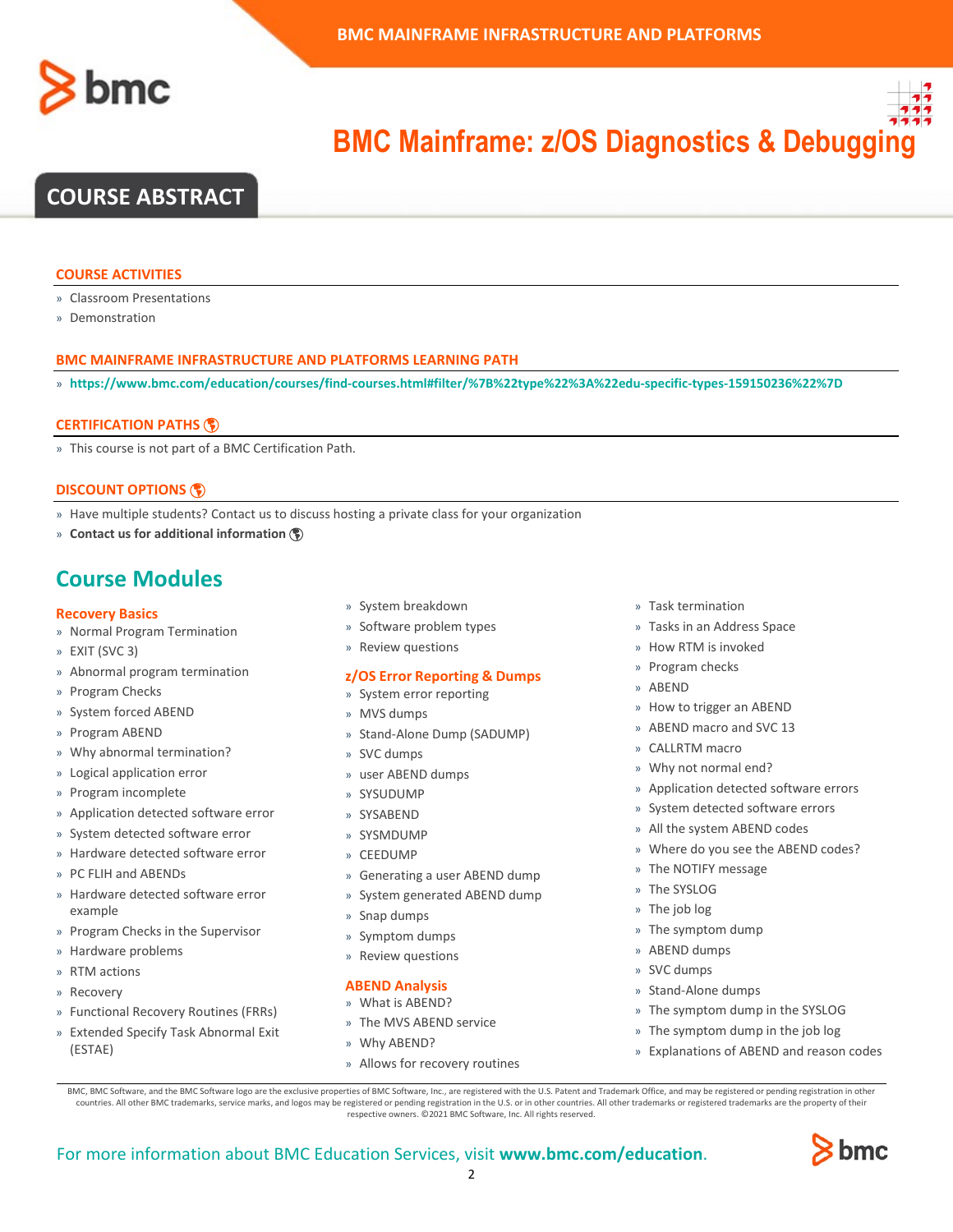

# **COURSE ABSTRACT**

- » IBM z/OS manuals on the web
- » Quickref and similar tools
- » Analysis approach
- » Examples of ABEND code explanation
- » System messages a good information source
- » System message prefix
- » Message level
- » Standard message types
- » Alternative message types
- » Message identifier and MVS components
- » Examples of system messages
- » Explanation of system messages
- » Common system ABEND codes
- » System ABEND code numbers
- » Common SVCs and their macros
- » The x22 codes caused by outside events
- » The x13 codes OPEN problems
- » Other x13 codes
- » Example of S013-18
- » 806 Program not found
- » Sequence of events
- » Example of S806-04
- » 804, 80A, 878, 878 and DC2 virtual storage problems
- » The Virtual Address Space
- » "above the bar"
- » Traditional address space areas
- » The need for managing virtual storage
- » Storage for the program code
- » Storage obtained outside the program
- » Virtual Storage requests
- » Limitations on Virtual Storage
- » ABEND and reason codes
- » Requests for storage below 2 GB (GETMAIN and STORAGE OBTAIN)
- » Requests for storage above 2 GB (IAR64 GETSTOR)
- » The REGION limit
- » The effects of different REGION values
- » Example of ABEND S822
- » The MEMLIMIT parameter
- » Example of ABEND SDC2
- » The 0Cx codes
- » The Program Check Interrupt
- » Running RTM1
- » PC FLIH and ABENDs
- » The meaning of Program Checks
- » Common ABENDs from Program Checks
- » ABEND S0C4
- » Storage Protect Keys
- » Virtual address protection
- » Reasonsfor translation exceptions
- » Address truly invalid
- » Address valid new area
- » Address valid old area
- » Other S0Cx ABENDs
- » PIC 0001 Operation Exception (ABEND S0C1)
- » PIC 0002 Privileged Operation Exception (ABEND S0C2)
- » PIC 0007 Data Exception (ABEND S0C7)
- » The S0E0 and 0Dx codes
- » Miscellaneous problems
- » Problems with translations
- » Linkage Stack problems
- » The Sx37 and SB14 codes
- » Sx37
- » EOV processing
- » How disk data sets are allocated
- » Physical Sequential (PS)data sets
- » Problems when allocating a PS data set
- » Initial allocation
- » Primary allocation failure
- » Data set full
- » No secondary allocation (SD37-04)
- » Secondary allocations(SB37-04)
- » Example of unavailable primary allocation
- » Example of SD37-04
- » Message IEC031I

For more information about BMC Education Services, visit **[www.bmc.com/education](http://www.bmc.com/education/)**.

- » Example of ABEND SB37-04
- » Message IEC030I; Partitioned Data Sets (PDS)

BMC, BMC Software, and the BMC Software logo are the exclusive properties of BMC Software, Inc., are registered with the U.S. Patent and Trademark Office, and may be registered or pending registration in other countries. All other BMC trademarks, service marks, and logos may be registered or pending registration in the U.S. or in other countries. All other trademarks or registered trademarks are the property of their respective owners. ©2021 BMC Software, Inc. All rights reserved.

3

» Problems when allocating a PDS

- » Initial allocation
- » Data set full
- » No secondary allocation (SD37-04)
- » Secondary allocations (SE37-04)
- » Directory full (SB14-0C)
- » Example of ABEND SE37-04
- » Message IEC032I
- » Example of ABEND SB14
- » Message IEC217I
- » Partitioned DataSets Extended (PDSE)
- » Problems when allocating a PDSE
- » Summary of common system ABEND codes
- » Other ABEND codes
- » MVS system codes (Sxxx)
- » User ABEND codes (Uxxxx)

#### **Interactive Problem Control System**

» Abnormal termination - problem types

» Abnormal termination - recovery

- » MVS's recovery management
- » RMS
- » What does RTM do?

» Anatomy of an Interrupt » RTM - The Big Picture » How is RTM invoked? » Normal termination

» Interrupt types

» Program check » Software 'Abend'

» Recovery routines » RTM status information » ESPIE environment » ESPIEprocessing » ESTAE recovery routines » ESTAE environment » STAE Control Blocks (SCB)

» ESTAE processing » Percolation

» FRR environment » FRR stacks » RTM2WA

» Functional Recovery Routines

bmc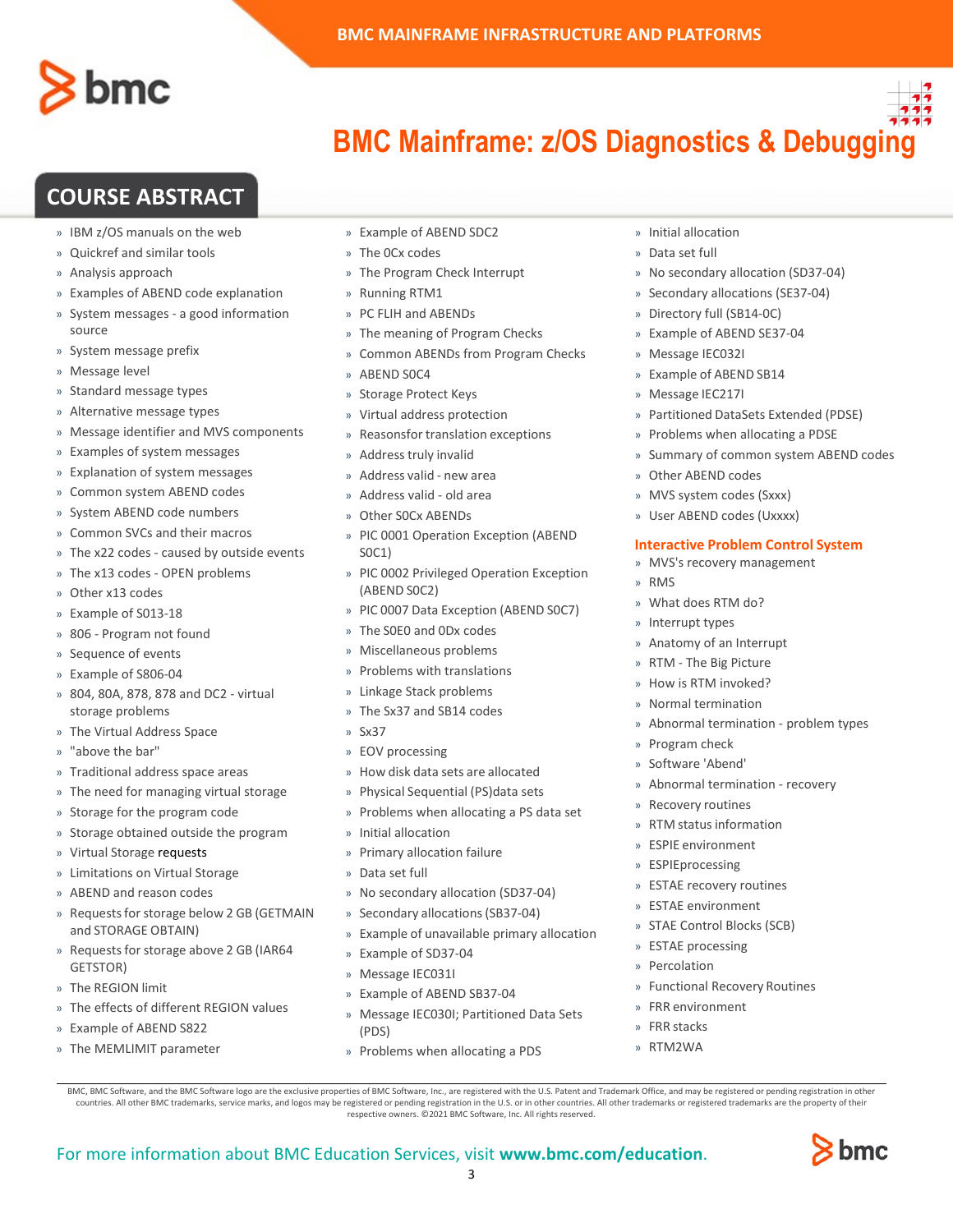

## **COURSE ABSTRACT**

- » SDWA
- » Variable Recording Area
- » Interpreting the SDWA
- » Interpreting the Variable Recording Area
- » Logrec detail reports

## **Recovery & Termination**

- » MVS's recovery management
- » RMS
- » What does RTM do?
- » Interrupt types
- » Anatomy of an Interrupt
- » RTM The Big Picture
- » How is RTM invoked?
- » Normal termination
- » Abnormal termination problem types
- » Program check
- » Software 'Abend'
- » Abnormal termination recovery
- » Recovery routines
- » RTM status information
- » ESPIE environment
- » ESPIEprocessing
- » ESTAE recovery routines
- » ESTAE environment
- » STAE Control Blocks (SCB)
- » ESTAE processing
- » Percolation
- » Functional Recovery Routines
- » FRR environment
- » FRR stacks
- » RTM2WA
- » SDWA
- » Variable Recording Area
- » Interpreting the SDWA
- » Interpreting the Variable Recording Area
- » Logrec detail reports

## **Request Block Analysis**

- » Address space structures
- » RB loss of control
- » Linkage stacks
- » RBanalysis procedure
- » Linkage Stack analysis
- » General analysis
- » RBanalysis

#### **System Trace**

- » Starting the System Trace
- » Formatting the Trace
- » Sequence of events
- » Interpreting Traces
- » System Trace tips

#### **SVC Dump Analysis Approach**

- » Generating SVC dumps
- » Dump Analysis and Elimination
- » Types of SVCDump
- » Problem resolution overview
- » Dump TITLE
- » SDWA
- » History
- » RTM2WA
- » Other dump types

## **Multi-Processor Environments**

- » Tightly coupled processing
- » Prefixing
- » Processor coexistence
- » Processor STATUS
- » Work In Progress
- » Interrupt information

#### **Locks**

- » The problem
- » An example of what can go wrong
- » Serialization via LOCKS
- » Lock varieties
- » Locking Hierarchy
- » Locking Mechanics (SPIN)
- » Spin Loop Identification
- » Spin Lock Holder
- » Local/CML Locks
- » Locking Mechanics

» SPIN lock summary

- » Global Suspend Locks ANALYZE
- » Locks Held

For more information about BMC Education Services, visit **[www.bmc.com/education](http://www.bmc.com/education/)**.

» Locking Mechanics (CPU LOCK)

BMC, BMC Software, and the BMC Software logo are the exclusive properties of BMC Software, Inc., are registered with the U.S. Patent and Trademark Office, and may be registered or pending registration in other countries. All other BMC trademarks, service marks, and logos may be registered or pending registration in the U.S. or in other countries. All other trademarks or registered trademarks are the property of their respective owners. ©2021 BMC Software, Inc. All rights reserved.

4

» SUSPEND lock summary

#### **Dispatcher**

- » What does it mean to be dispatched?
- » Where does the Dispatcher run?
- » Dispatchable units of work
- » Who calls the Dispatcher?
- » Special exits
- » Service Request Block routines
- » Service Request Block (SRB)
- » SRB example IOS post
- » Service Request Block (SRB)
- » Suspended Service Request Block (SSRB)
- » SRB priorities
- » SRB scheduling with IEAMSCHD

» Finding work within an address space –

» Address space task structure » Serialization with Intersect » Dispatcher indicators » Global problem determination » Global indicators - SRB queues

**Address Space Control** » Cross Memory Services » XMS instructions » PC & PT/PR » XMS authorization

» Access Register mode

**SAD Analysis Approach**

» SSAR

» Accesslists » ALETs

» Big picture

» Primary, Secondary & Home modes

» Access Register Translation (ART)

bmc

» SRB enclaves

» Address spaces » ASCB/ASXB contents

tasks » TCB contents » TCB chaining

» Dispatcher queues » Scheduling service requests